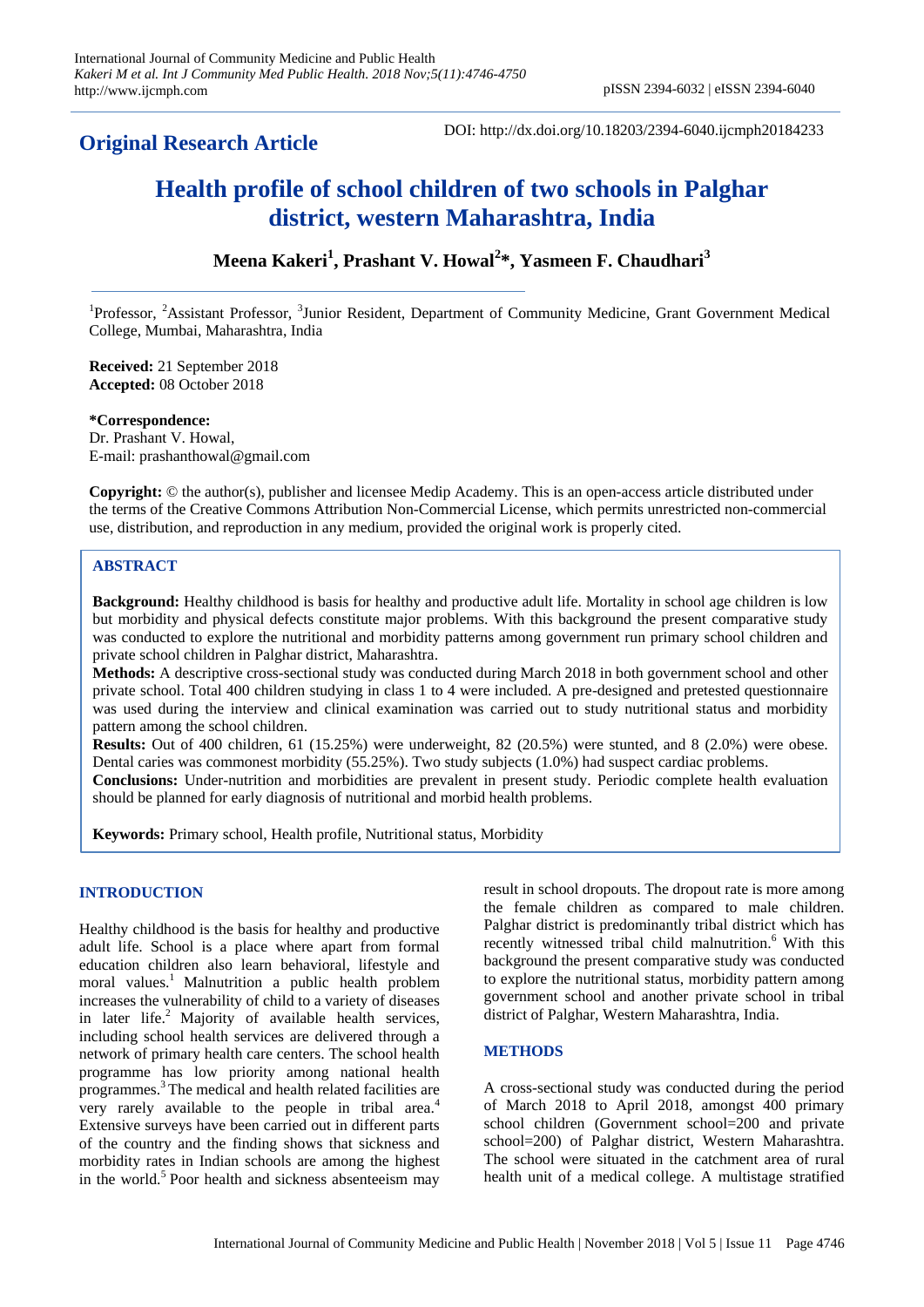random sampling method was used to select the school. In first stage, the schools were divided into two strata, government schools and private schools. Out of each stratum one private and one government school were selected randomly. Written permission was taken from the school authorities prior to the beginning of study. Children enrolled in class 1-4 were included. Convenient sampling was used and all children present on the day of school visit were included in the study. Instrument used for interview was predesigned questionnaire, to collect data on socio-demographic details, clinical history and physical examination for provisional diagnosis. Visual acuity was measured using Snellen's chart, anthropometric measurements and physical examination was performed in the room made available in the school premise. Height was measured to the nearest 0.5cm. Weighing scale was used to measure weight to the nearest 1 kg. BMI was calculated using the formula Body mass index = (Weight in kg/Height in metre). $^{2}$ 

Grade of malnutrition was done using WHO reference tables as mentioned below:<sup>3</sup>

- *WHO 'Z' score chart:* They were used to categorize: weight for age (WAZ), height for age (HAZ) and BMI for age. Scores were categorized into  $\langle -3 \text{ SD}, -1 \rangle$ 2 to  $-3$  SD, normal and  $>2$  SD.
- *Weight for age:* According to WHO 2007 Z score charts:  $WAZ \leq -3 SD$  (standard deviation) implies severe underweight,  $-2$  to  $-3$  SD implies mild to

moderate underweight and >-2 SD implies normal/ healthy status.

- *Height for age:* In case of HAZ, <-3 SD implies severe stunting,  $-2$  to  $-3$  SD implies mild to moderate stunting and >–2 SD implies normal status.
- *BMI for age:* In case of BMI: <-3 SD implies severe thinness  $-2$  to  $-3$  SD implies mild to moderate thinness,  $-2$  SD was normal and  $>2$  SD implies obesity.

#### *Data analysis*

Data was entered and analysed with Microsoft excel spread sheet. WHO Anthro-plus software was also used. Chi square test was used as test of significance. For all statistical test applied, p<0.05 was considered as statistically significant.

# **RESULTS**

It was observed from Table 1 that, 81 (40.5%) and 99 (49.5%) children belonged to below poverty line (yellow ration card) government and private school respectively. Similarly, 119 (59.5%) and 101 (50.5%) children belonged to above poverty line from government and private school respectively. In government school children 184 (92%) of belonged to nuclear family and 16 (8%) belonged to joint family, while 148 (74%) children in private school belonged to nuclear family, 51 (25.5%) belonged to joint family.

| Socio-demographic profile     | <b>Government school</b><br>N(%) | <b>Private school</b><br>N(%) | $X^2$ -value<br><b>P</b> value |  |
|-------------------------------|----------------------------------|-------------------------------|--------------------------------|--|
| <b>Gender</b>                 |                                  |                               |                                |  |
| Male                          | 096(48)                          | 096 (48)                      | $X^2=0.002$<br>p > 0.99        |  |
| Female                        | 104(52)                          | 104(52)                       |                                |  |
| Age group (in years)          |                                  |                               |                                |  |
| 6 to 7                        | 099(49.5)                        | 092(46.0)                     | $X^2 = 0.92$<br>$p=0.63$       |  |
| 8 to 9                        | 090(45.0)                        | 093(46.5)                     |                                |  |
| 10 to 11                      | 011(05.5)                        | 015(07.5)                     |                                |  |
| <b>Type of family</b>         |                                  |                               |                                |  |
| Nuclear family                | 184 (92.0)                       | 148 (74.0)                    | $X^2 = 22.96$<br>p<0.05        |  |
| Joint family                  | 016(08.0)                        | 051(25.5)                     |                                |  |
| Three generation family       | 000(0.0)                         | 001(0.5)                      |                                |  |
| Economic status (ration card) |                                  |                               |                                |  |
| Yellow                        | 081(40.5)                        | 099(49.5)                     | $X^2 = 3.23$<br>p > 0.05       |  |
| Kesri                         | 119(59.5)                        | 101(50.5)                     |                                |  |
| White                         | 000(0.0)                         | 000(0.0)                      |                                |  |

#### **Table 1: Socio-demographic profile of the study population (n=200).**

It was seen from Table 2 that according to WHO Z scores, the overall prevalence rate of mild to moderate underweight children was 61 (15.2%) severe underweight was 34 (8.5%). The prevalence rate of mild to moderate underweight was significantly higher among private school children 36 (18%) compared to 25 (12.5%) among government school children. Similarly, prevalence of severe underweight children was higher among private school children 24 (12%) compared to government school children 10 (5.0%) Prevalence rate of stunting was higher among private school children 17 (8.5%) as compared to 6 (3.0%) among government school children. 17 (8.5%) government school children were mild to moderate thin compared to 30 (15%) of private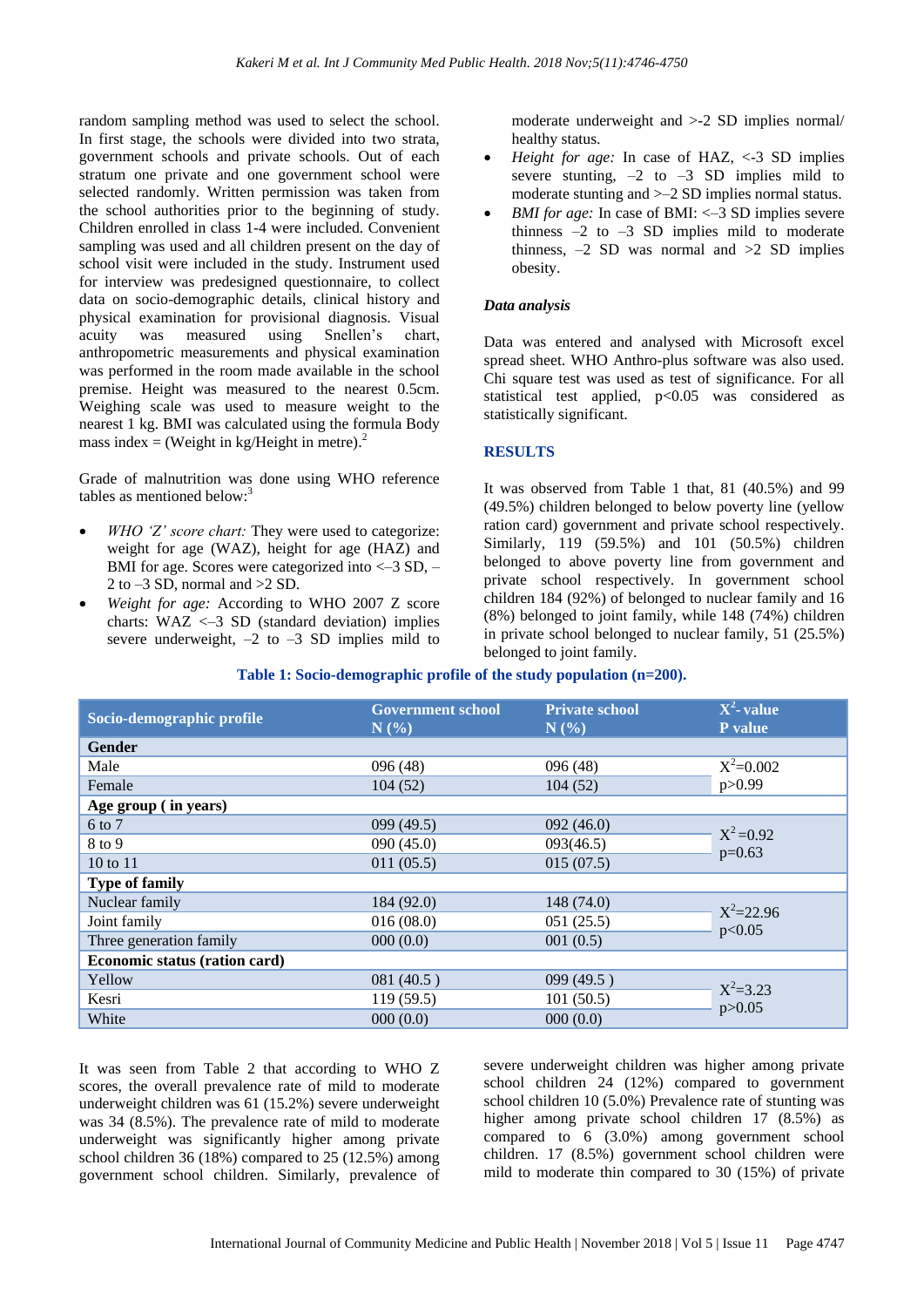school children, while 11 (5.5%) private school children were severely stunted compared to only 4 (2.0%)of government school children. The prevalence of obesity

was also higher among private school children 7 (3.5%) as compared to 1 (0.5%) among government school children.

#### **Table 2: Nutritional status of two school children as per the WHO criteria.**

| <b>Nutritional status</b>        | Govt. school<br><b>Male</b><br>No. (%) | <b>Private school</b><br><b>Male</b><br>No. (%) | Total $(\% )$ | Govt. school<br><b>Female</b><br>No. (%) | <b>Private school</b><br><b>Female</b><br>No. (%) | Total $(\% )$ |  |  |
|----------------------------------|----------------------------------------|-------------------------------------------------|---------------|------------------------------------------|---------------------------------------------------|---------------|--|--|
| Weight for age (underweight) #   |                                        |                                                 |               |                                          |                                                   |               |  |  |
| Normal                           | 085(81.7)                              | 073(70.2)                                       | 158(76.0)     | 80 (83.3)                                | 67(69.8)                                          | 147(76.6)     |  |  |
| Mild to moderate<br>under weight | 013(12.5)                              | 019(18.3)                                       | 032(15.4)     | 12(12.5)                                 | 17(17.7)                                          | 029(15.1)     |  |  |
| Severe under weight              | 006(05.8)                              | 012(11.5)                                       | 018(08.6)     | 04(04.2)                                 | 12(12.5)                                          | 016(08.3)     |  |  |
| Total                            | 104(100.0)                             | 104(100.0)                                      | 208 (100.0)   | 96(100.0)                                | 96(100.0)                                         | 192 (100.0)   |  |  |
| Height for age (stunting) $@$    |                                        |                                                 |               |                                          |                                                   |               |  |  |
| Normal                           | 84 (80.8)                              | 83 (79.8)                                       | 167(80.3)     | 76(79.2)                                 | 75(78.1)                                          | 151 (78.6)    |  |  |
| Mild to moderate<br>stunting     | 19(18.3)                               | 14(13.5)                                        | 033(15.9)     | 15(15.6)                                 | 11(11.5)                                          | 026(13.5)     |  |  |
| Severe stunting                  | 01(00.9)                               | 07(06.7)                                        | 008(03.8)     | 05(05.2)                                 | 10(10.4)                                          | 015(07.8)     |  |  |
| Total                            | 104 (100.0)                            | 104(100.0)                                      | 208 (100.0)   | 96 (100.0)                               | 96 (100.0)                                        | 192 (100.0)   |  |  |
| <b>BMI</b> for age (thinness) *  |                                        |                                                 |               |                                          |                                                   |               |  |  |
| Normal                           | 89 (85.6)                              | 72(69.2)                                        | 161(77.4)     | 89 (92.7)                                | 80 (83.3)                                         | 169(88.0)     |  |  |
| Mild to moderate<br>thinness     | 12(11.5)                               | 19(18.3)                                        | 031 (14.9)    | 05(05.2)                                 | 11(11.5)                                          | 016(08.3)     |  |  |
| Severe thinness                  | 03(02.9)                               | 08(07.7)                                        | 011(05.3)     | 01(01.0)                                 | 03(03.1)                                          | 004(02.1)     |  |  |
| Obese                            | 00(00.0)                               | 05(04.8)                                        | 005 (02.40)   | 01(01.0)                                 | 02(02.1)                                          | 003(01.6)     |  |  |
| Total                            | 104 (100.0)                            | 104 (100.0)                                     | 208 (100.0)   | 96 (100.0)                               | 96 (100.0)                                        | 192(100.0)    |  |  |

#  $X^2$  value=9.797, df=2, p<0.0074; @  $X^2$  value=6.646, df-=2, p<0.036; \* $X^2$  value=13.41, df=3, p<0.003.



#### **Figure 1: Morbidity pattern amongst two school.**

As seen from Figure 1 that the prevalence of ring-worm was 28 (14.0%) among government school children while in private school children it was 7 (3.5%). Refractive error among government school children was 17 (8.5%) and among private school children it is 3 (1.5%). Scabies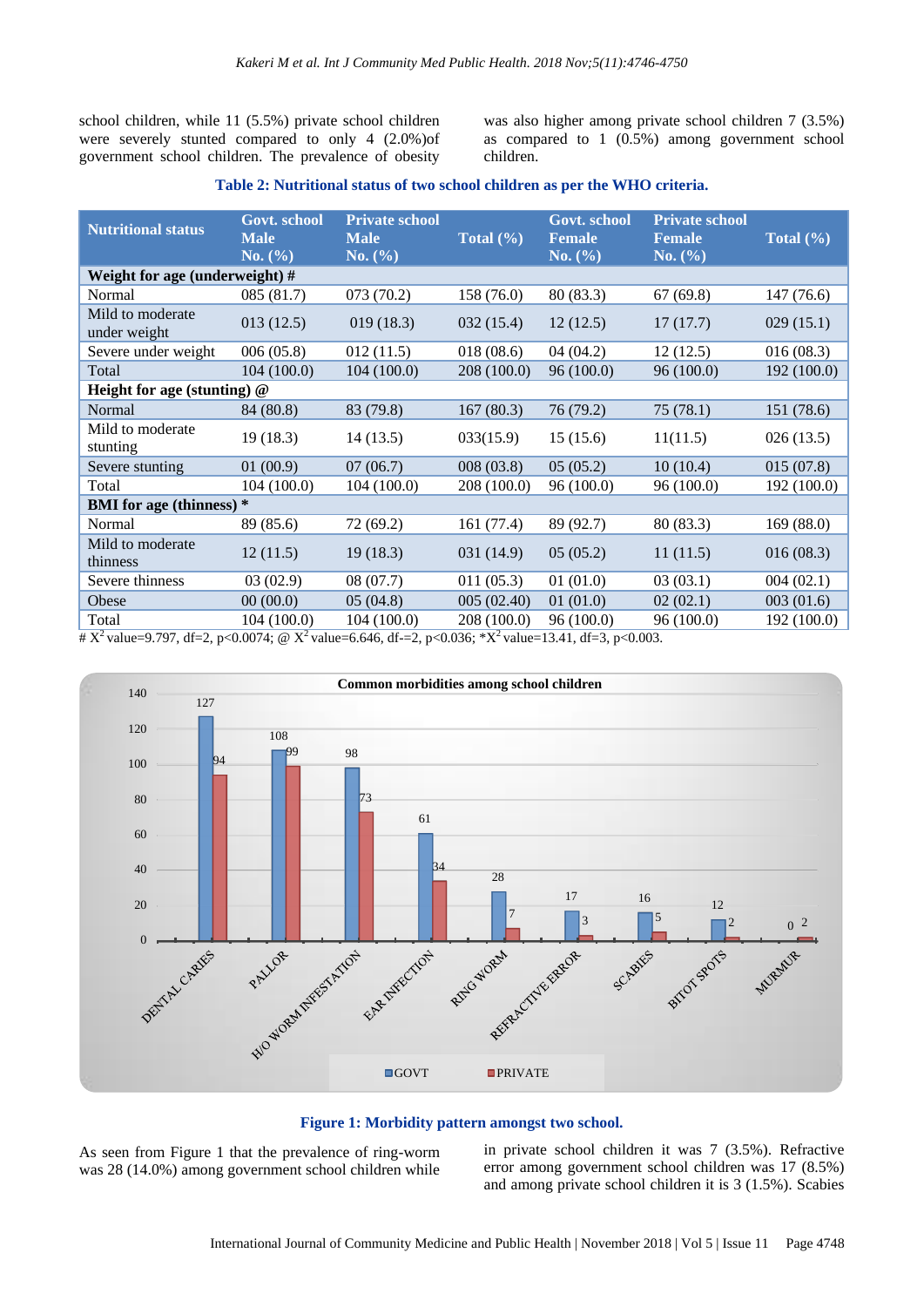was found among 16 (8.0%) of government school children compared to 5 (2.5%) among private school children. Bitot's spots were found in 12 (6.0%) of government school children and 2 (1.0%) in private school children. Cardiac murmur was found in 2 private school children (1.0%). Most common morbidity found was dental caries 127 (63.5%) among government school children and 94 (46.0%) among private school children followed by pallor 108 (54.0%) among government school children compared to 99 (49.5%) among private school children. Ninety eight (49.0%) of government school children had history of worm infestation compared to 73 (36.5%) children of private school. Ear infection was as high as 61 (30.5%) among government school children as compared to 34 (17.0%) among children of private school.

# **DISCUSSION**

As per National family household survey NFHS-4 (2015- 16), the prevalence of underweight, stunting and severe wasting in Maharashtra state among under five children was  $40.0\%$ , 38.4% and 9.4% respectively.<sup>8</sup> Similarly for Thane district the prevalence of underweight, stunting and severe wasting among children less than 5 years was 32.0%, 31.8% and 6.4% respectively. The prevalence of underweight and stunting in our study was 15.2%, 20.5% respectively. This could be due to smaller sample size and older children i.e. above 5 years in our study. In study by Abraham et al in Pondicherry, the prevalence of stunting was 10.4%, including 0.1% of severely stunted children.<sup>1</sup> Our study findings were similar to the findings in studies by Ashok et al and Saraswathi et al among children aged 13-17 years in Mysore city.<sup>2,9</sup> A study done by Pise et al in Mumbai city revealed that the 8.9% of stunting and  $14.4\%$  of wasting among children.<sup>10</sup>

In present study, malnutrition was equally distributed among girls and boys. However, a study in urban area of Guntur on school children showed that malnutrition was significantly more in boys when compared with girls.<sup>11</sup> There is a significant finding of malnutrition being higher in private school as compared to government school suggesting that focus should be given to private schools as they are not covered under national flagship programmes.

In present study, Dental caries was 127 (63.0%) and 94 (46.0%) in government and private school respectively followed by pallor 108 (54.0%) and 99 (49.5%). Similarly a study done by Pise et al in Mumbai city revealed that higher prevalence of dental caries (44.4%) was noticed among study subjects though almost equally distributed in both gender.<sup>10</sup> The overall prevalence of anemia was 75.1% with 16.3% severe, 28.4% moderate and 30.4% mild anemia. Girls were affected more than boys (84.4% vs 62.7%). Another study conducted in Solapur, Maharashtra by Rajput et al the commonest morbidity found was dental caries (55.1%) followed by Pallor (15.6%) and cardiac murmur was found in 0.3% school children. A total of 15.5% children were thin (low

BMI for age). Similar findings were also seen in another study by Gokhale et al in tribal area.<sup>5</sup>

# **CONCLUSION**

Key finding of the study are children suffer from more than one form of malnutrition, more among private school than government school. Periodic screening for health problems should be planned in collaboration with school authorities. Thus, considering the poor nutritional status and related morbidities an intervention focusing health education efforts based on local epidemiology and behavioral practices is needed. This study also highlighted the need for health education of children with regard to personal hygiene and common diseases along with provision of necessary materials like soaps and oils etc., under supervision by institutional staff will go a long way in controlling these infections.

# **ACKNOWLEDGEMENTS**

Authors would like to thank principals of both the schools and school authorities for co-operating toward health appraisal, Dr. Pradnya Pawar, Junior Resident, and all the interns posted at rural health unit, Palghar for assisting in comprehensive health examination.

*Funding: No funding sources Conflict of interest: None declared Ethical approval: The study was approved by the Institutional Ethics Committee*

# **REFERENCES**

- 1. Abraham SB, Chauhan RC, Rajesh M, Purty AJ, Singh Z. Nutritional status and various morbidities among school children of a costal area in South India. Int J Res Med Sci. 2015;3:7718-22.
- 2. Ashok NC, Kavitha HS, Kulkarni P. A comparative study of nutritional status between government and private primary school children of Mysore city. Int J Health Allied Sci. 2014;3(3):164-69.
- 3. WHO information series on school health. Improving health through schools: national and international strategies. Available at http://www.who.int/school\_youth\_health/media/en/ 94.pdf?ua=1. Accessed on 9th June 2018.
- 4. Patange R. Socio-Economic Study of Tribal Households in Palghar District (MS) (Doctoral dissertation, DBSKKV, Dapoli). Available at http://krishikosh.egranth.ac.in/handle/1/5810028976 Accessed on 10th June 2018.
- 5. Gokhale CN, Borgaonkar CA, Shanbhag SS, Solanki MJ, Rasal MM. Morbidity pattern among primary school children in a tribal area of Maharashtra. Int J Community Med Public Health. 2018;5:165-69.
- 6. Joshi RM. Challenges for Implementation of Inclusive Education in Palghar District. Local Government Quarterly. 2017;4:77.